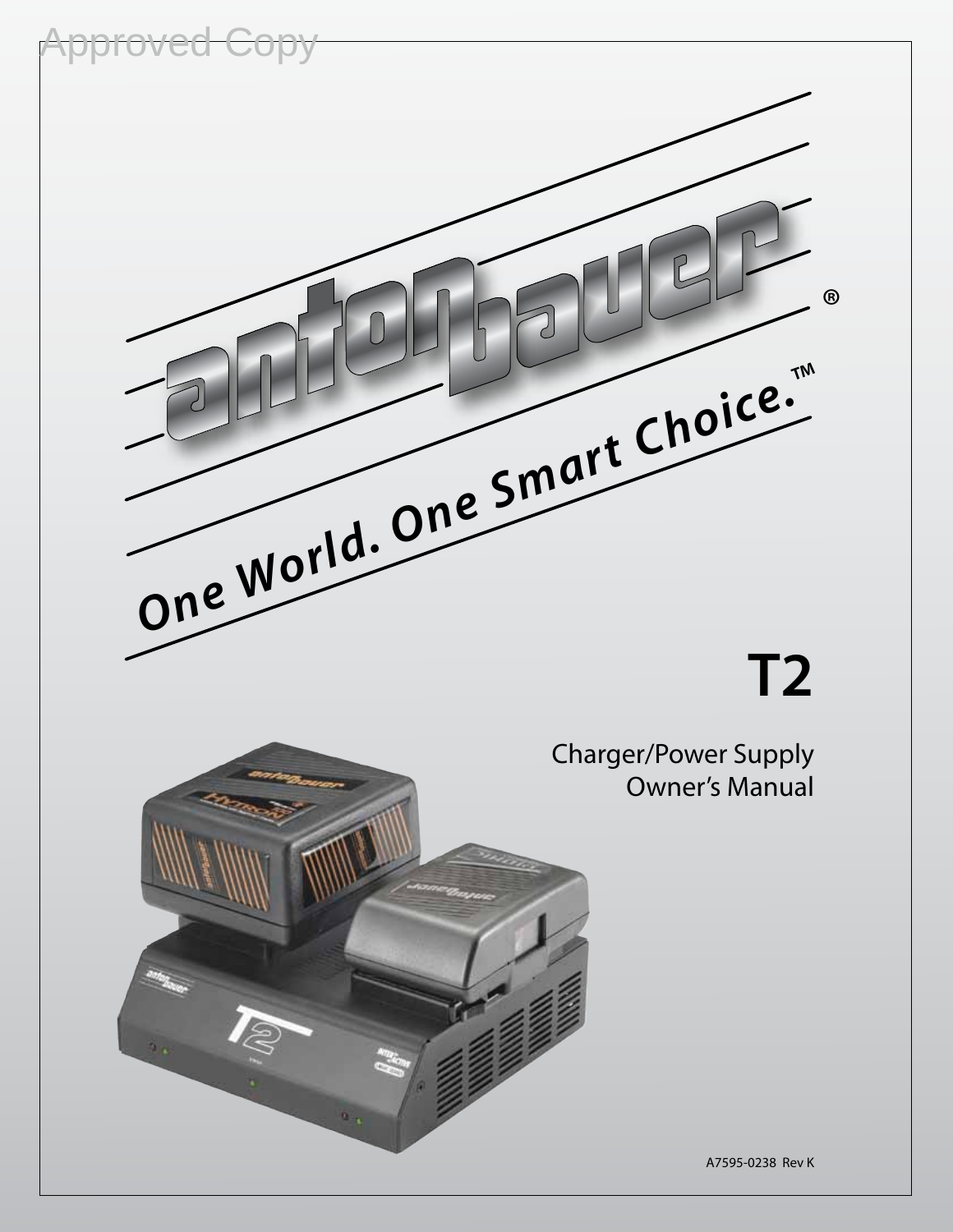- 1 | INTRODUCTION **FEATURES SAFEGUARDS** GROUNDING/EARTHING
- 2 | OPERATION Charging Applications Three Stage Charging Methodology
- 3 | Led Indications
- 4 | OPERATION AS DC CAMERA SUPPLY FROM MAINS FCC NOTICE **SPECIFICATIONS** FUSE/TYPE REPLACEMENT
- 5 WARRANTY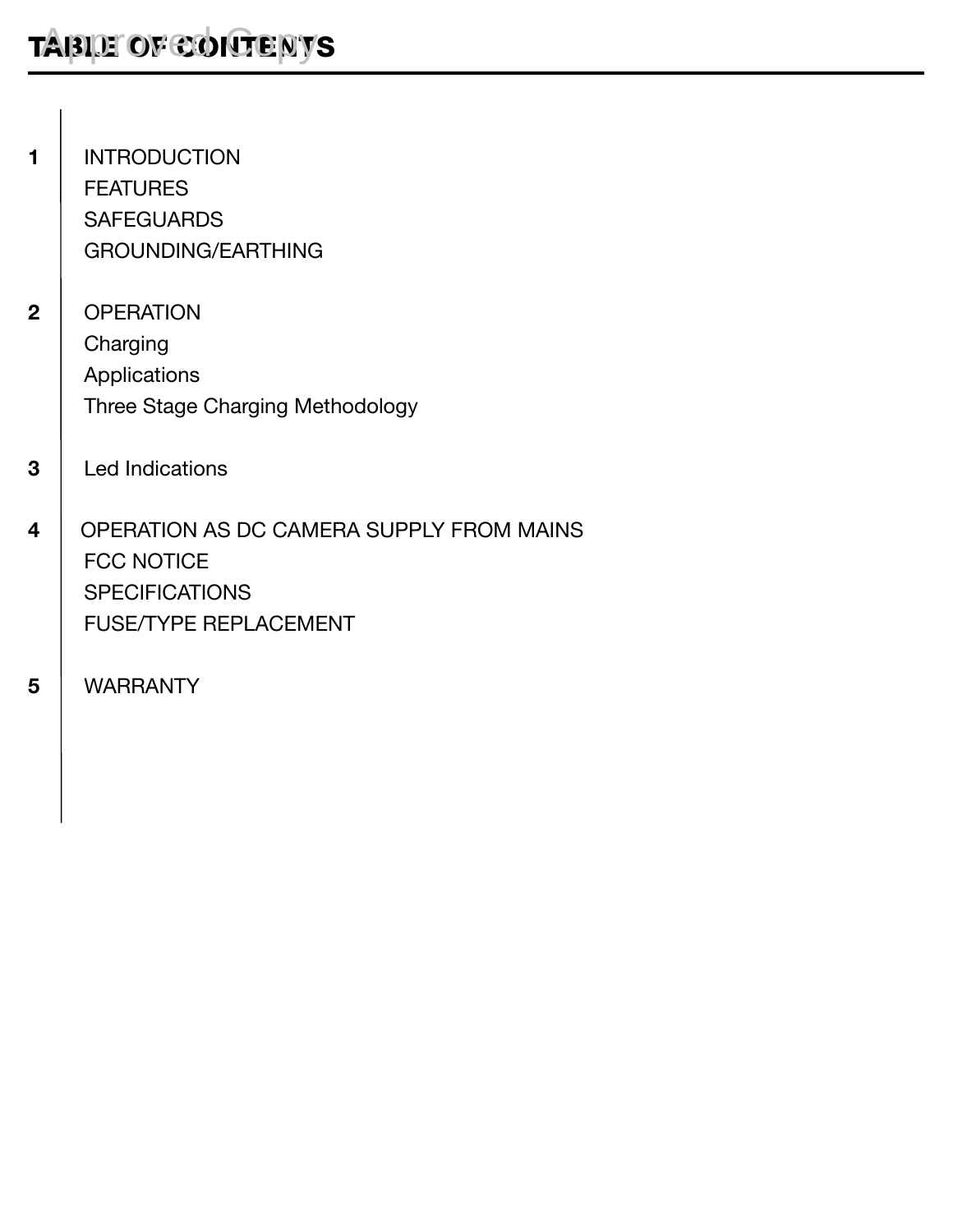# INTRODUCTION OPY

The T2 is a simultaneous 2 position InterActive® fast charger with 70 watt DC camera power supply. It incorporates all of the Logic Series® circuits that are employed in every Anton/Bauer® charger. The InterActive charge programming provides all charge termination and protection routines for safe, reliable, chemistry independent charging.

Like all Anton/Bauer chargers, everything is automatic. Once a battery is placed onto the charger, it will automatically go into one of the Three Stage Charging modes. The left side of the charger is dedicated to charging, while the right side operates simultaneously as selected between charging or operating as a camera power supply.

### FEATURES

- Two independent 70 Watt Power Supplies one for charging or DC power, and one exclusively for charging.
- Fast Charging. One hour with most batteries (approximately 2 hours with HyTRON® series and 3 hours with Dionic® batteries).
- Wide Range Input (100-240vac 50/60Hz).
- Six (6) Independent Charge Termination Systems.
- Lightweight (2.75lbs.)

### SAFEGUARDS

Power Sources: This unit was designed to operate at mains voltages from 100 to 240 Volts AC, 50-60 Hz.

Important: When powering charger using a generator, the generator must produce a sine wave or modified sine wave output, otherwise charger may be damaged.

Risk of Electrical Shock: Refer servicing to qualified service personnel.

### TO PREVENT FIRE OR SHOCK HAZARD, DO NOT EXPOSE THIS UNIT TO RAIN OR MOISTURE.

# GROUNDING/EARTHING

### IMPORTANT WARNING: THIS APPARATUS MUST BE EARTHED.

To ensure safe operation, the three pin plug supplied must be inserted only into a standard three-pin power point which is effectively grounded through the normal household wiring. Extension cords used with the equipment must be three-conductor and be correctly wired to provide connection to earth ground. Improperly wired extension cords are a dangerous electrical hazard.

The fact that the equipment operates satisfactorily does not imply that the power point is properly grounded and that the installation is completely safe. If any doubt exists about the correct grounding of the power point, consult a qualified electrician.

IMPORTANT: The wires in this mains lead are colored in accordance with the following code:

| Green and yellow | Earth            |
|------------------|------------------|
| I Blue           | <b>l</b> Neutral |
| l Brown          | Live             |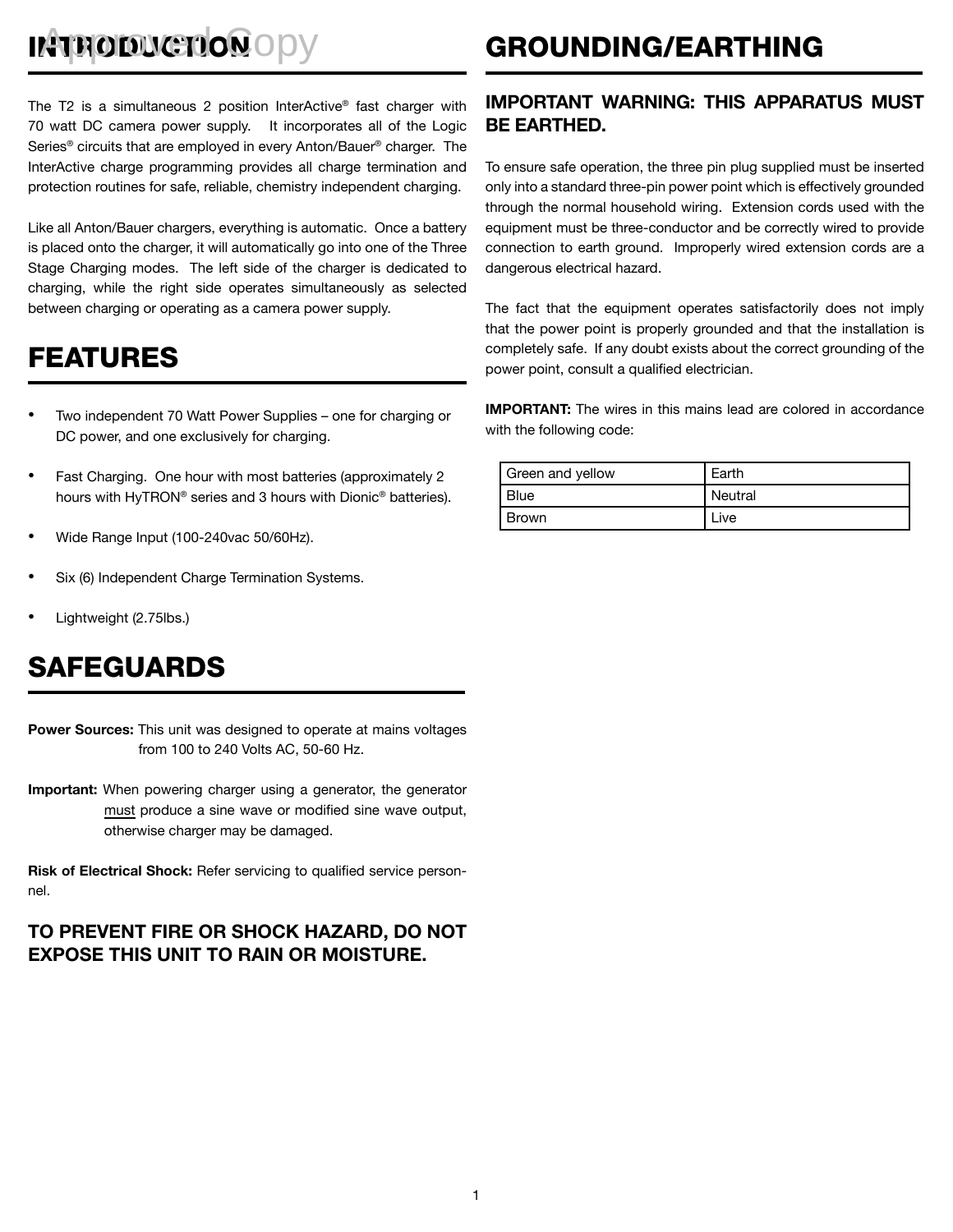**OPERATION** COPY

### Charging

As with all Anton/Bauer chargers, charging with T2 is fully automatic. Mount any Digital Logic Series® or Logic Series battery to the T2 and it will automatically determine the appropriate charge routine and execute it.

### Applications

The T2 will charge any Anton/Bauer Logic Series Gold Mount® battery including model: ProPac® 14, Trimpac® 14, Digital ProPac 14, Digital Trimpac 14, HyTRON, Dionic battery.

### NOTE: Anton/Bauer recommends that each battery have a charge position, for when the battery is not in use. A battery can remain on an Anton/Bauer charger indefinitely.

The T2 incorporates the exclusive InterActive communication between battery and charger, which allows the charger to identify any Anton/ Bauer battery attached and determine the precise charge routine for that battery under the prevailing conditions.

- NOTE: Due to the specialized communications between the charger and the battery, batteries without the Logic Series construction and communication capability (manufactured by Anton/Bauer before 1989 as well as so-called "rebuilds") can not be charged with this charger. The InterActive communication of Logic Series batteries is the key which allows the T2 to safely identify and address new style and chemistry batteries as they are developed. Moreover, this communication ensures that batteries contain the quality cells, workmanship and safety of genuine Anton/ Bauer products. If a non-Logic Series battery is placed on the charger, the red and green LED indicators will flash alternately. This indication means that the battery cannot communicate its identity to the T2 and is not charging. After 45 seconds of flashing green and red LED's, the red LED will remain on, indicating a HOLD state.
- WARNING: USE OF THIS CHARGER WITH ANY BATTERY NOT MANUFACTURED BY ANTON/BAUER MAY RESULT IN BATTERY DAMAGE AND CAUSE RISK OF FIRE OR PERSONAL INJURY. ANTON/ BAUER ACCEPTS NO RESPONSIBILITY FOR ANY INJURY OR DAMAGE ASSOCIATED WITH THE USE OF BATTERIES NOT MANUFACTURED (OR BATTERIES SERVICED OTHER THAN) BY ANTON/ BAUER. SUCH USE WILL VOID ANY WARRANTY.

### THREE STAGE CHARGING METHODOLOGY

In general, the T2 will deliver a three stage charge routine to each battery.

1. Stage One will deliver a high rate charge matched to the capabilities of the battery (typically a one or two hour rate, depending on battery type). During this stage, six separate cutoff methods are in operation, simultaneously, ensuring the fastest, safest charge for that battery:

TCO - Temperature cutoff which stops the Stage one charge precisely when a temperature indicative of full charge is reached;

Dt/dT - A microprocessor based algorithm which measures a rise in temperature over a specific time, very accurately indicating full charge. This method is also the recommended method for charging Ni-MH technology;

-∆V - A method to determine the end of stage one charging by identifying a characteristic "reverse slope" of a Ni-Cd cell. Since this characteristic can be disguised by the age, temperature and the number of the cells in a battery, it can never be employed alone;

CCO - This method requires the identification of the particular battery size (capacity) and chemistry, an exclusive Anton/Bauer Logic Series feature. The charger determines the maximum charge time for the particular battery and uses this information to ensure that overcharge conditions are avoided.

FUL - This determination is made when a fully charged DIGITAL battery is returned to a charger within specified parameters of time, temperature, and battery voltage. The DIGITAL battery communicates its fully charged condition and the charger confirms the parameters and immediately indicates a fully charged condition, without additional verification.

TEMPERATURE COMPENSATED VCO – For HyTRON series of batteries. Optimizes VCO cutoff to operate only within certain temperature parameters.

In addition, a voltage limiting constant current Stage One routine address the critical parameters of DIONIC batteries.

- 2. Stage Two charging is a BALANCING or "stabilizing" mode which calculates each battery pack type to offset any imbalance of the battery's cells, created by unequal self discharge or any capacity mismatch of the individual cells in the pack. This stage can vary in duration from zero to as much as 16 hours, depending on the condition of the battery. The Stage Two charge for DIONIC batteries reduces current automatically as the battery charges maintaining the lithium ion cells at a safe voltage level. A battery will typically leave Stage Two in 2-4 hours under average operating conditions.
- 3. Stage Three charging is the Anton/Bauer exclusive Lifesaver® maintenance mode. This patented pulse routine keeps batteries fully charged, free from self-discharge - indefinitely - without damaging heat associated with a so-called "trickle charge". The Stage Three programming for DIONIC monitors the self discharge of the battery, providing charge only when the battery self discharges to about 95% of its capacity.
- 4. NOTE: Batteries may be kept on a charger until ready for use. The Lifesaver mode will keep them 100% charged.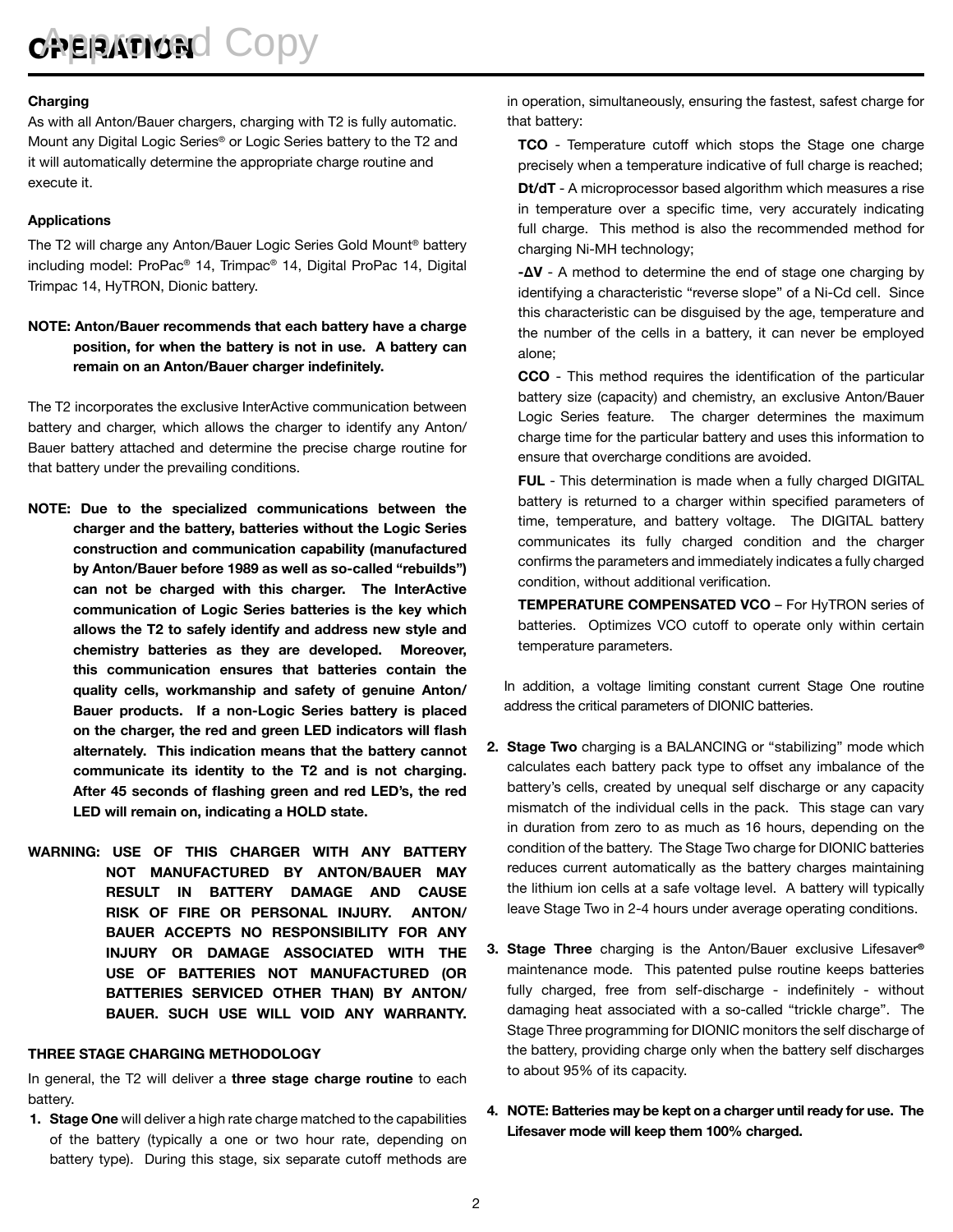### LED INDICATIONS

The T2 has two sets of three LEDs (one red, two green). The green status LED indicates: Steady green – line voltage is present with no power drawn through camera output; Flashing green - line voltage is present, powering camera; Off – line voltage not present, camera powered by battery, if there is a battery presently mounted on T2.

The red and green charge status LED's indicate the charging status of the battery. The following table identifies all of the LED indications and their meaning. Please note that the right side charge position will not illuminate the red or green LEDs when power is being drawn from the 4 pin XLR.

| <b>LED INDICATION</b>                | <b>MEANING</b>                                                                                                                                                                                                                                                                                     |
|--------------------------------------|----------------------------------------------------------------------------------------------------------------------------------------------------------------------------------------------------------------------------------------------------------------------------------------------------|
| Alternating<br>Red & Green           | Indicates that the T2 is evaluating the battery and/or communicating with a DIGITAL battery, loading battery<br>parameters and determining the appropriate charge routine. A low voltage (<11V) battery will cause this<br>indication to continue until the battery reaches safe charging voltage. |
| Steady Red                           | Indicates that the battery is being held by the T2 to stabilize an out-of-range temperature condition.<br>Or it can also indicate if a non-Anton/Bauer Logic Series battery has been mounted on the charger. These<br>batteries cannot identify themselves to the T2 and will not be charged.      |
| <b>Flashing Red</b>                  | Indicates that the battery is currently under Stage One charge.                                                                                                                                                                                                                                    |
| Flashing Green<br>(slow rate)        | Indicates that the battery is currently under Stage Two charge.                                                                                                                                                                                                                                    |
| <b>Flashing Green</b><br>(fast rate) | Indicates a fully charged DIGITAL battery is placed on the charger and a FUL cutoff condition cannot be met.<br>The charger is VERIFYING that the battery is in a full charge condition.                                                                                                           |
| Steady Green                         | Indicates that the battery is READY and in Stage Three Lifesaver mode.                                                                                                                                                                                                                             |

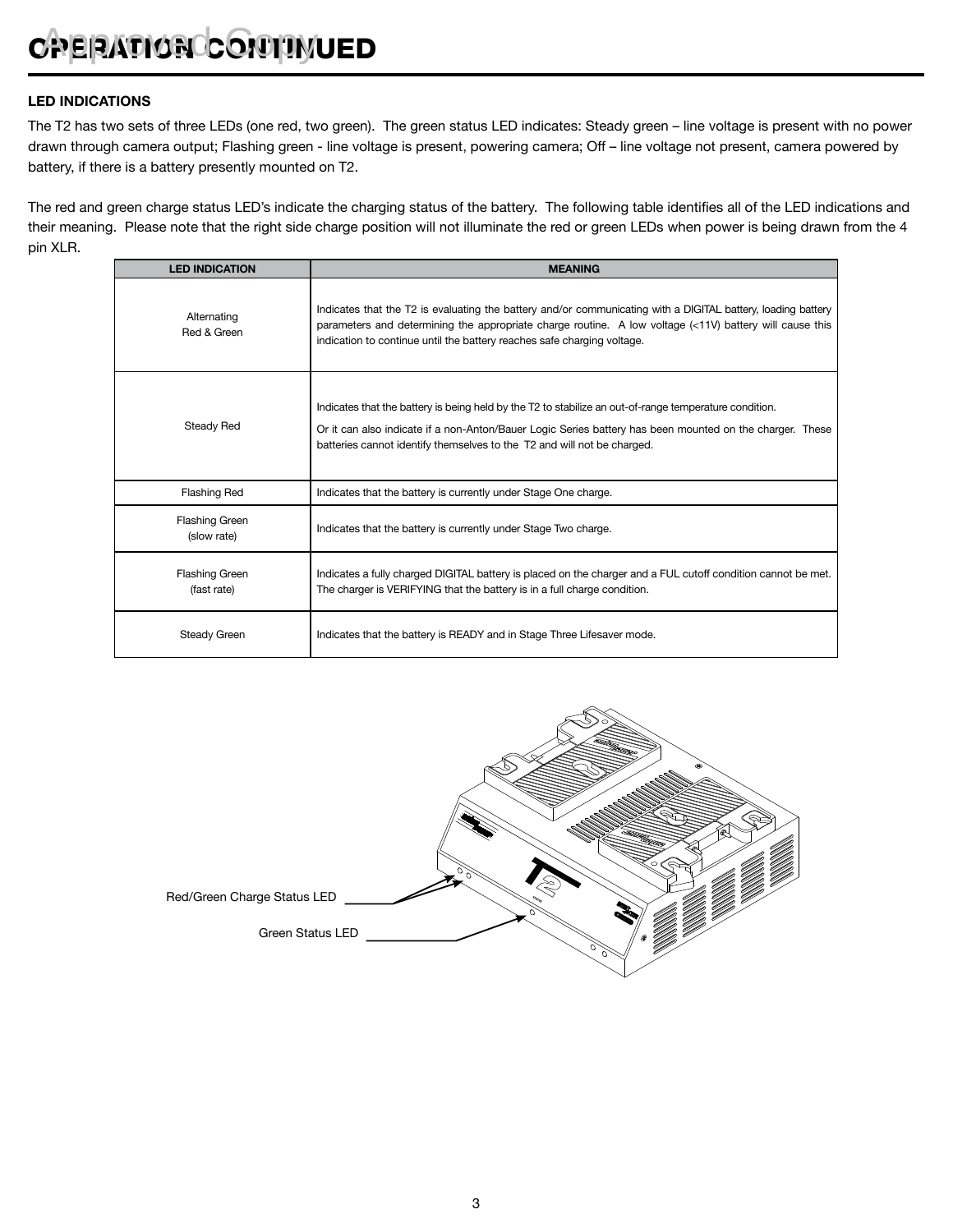# **OPERATION AS DC CAMERA SUPPLY FROM MAINS**

The T2 can operate cameras and camcorders using the four pin camera output connector located on the back of the T2. To power the camera, attach one end of the XLR4 accessory cable (available separately) to the T2. Attach the other end to the "DC in" four pin XLR on the camera/ camcorder. Move the switch located next to the connector to the "CAMERA" position.

The T2 will remember the point at which it left its charge routine for the battery positioned on the right side of the charger. The left side of the charger will continue as a dedicated charging position, regardless of the selected function of the right side of the T2. When the switch is returned to the "CHARGER" position, the batteries will automatically continue charging where they left off.

During camera operation, with batteries on the PowerCharger®, the unit will indicate a solid RED LED for the right battery position.

# FCC NOTICE

This equipment has been tested and found to comply with the limits for a Class A digital device pursuant to Part 15 of the FCC Rules. These limits are designed to provide reasonable protection against harmful interference when the equipment is operated in a commercial environment. This equipment generates, uses, and can radiate radio frequency and, if not installed and used in accordance with the instruction manual, may cause harmful interference to radio communications. Operation of this equipment in a residential area is likely to cause harmful interference in which case the user will be required to correct the interference at his own expense.

This equipment has been approved by one or more agencies. All changes and/or modifications not expressly approved by Anton Bauer, Inc. could void the users' warranty and authority to operate this equipment. There are no serviceable parts in this equipment.

### SPECIFICATIONS

| <b>Size</b>          | $7.75" \times 8.50" \times 3.13"$ |
|----------------------|-----------------------------------|
| Weight               | 2.75lbs. (1.25kg)                 |
| <b>Input Voltage</b> | 100-240VAC 50/60 Hz               |
| Output Voltage*      | 16 VDC                            |
| Maximum Power*       | 70 watts at 16 volts              |
| <b>Fuse Rating</b>   | 5 amp (PCB Mounted)               |

\*IN CAMERA POWER MODE AT 4 PIN XLR CONNECTOR.

### FUSE/TYPE REPLACEMENT

The fuse of the T2 is a PCB mounted device which should only be replaced by a qualified service technician.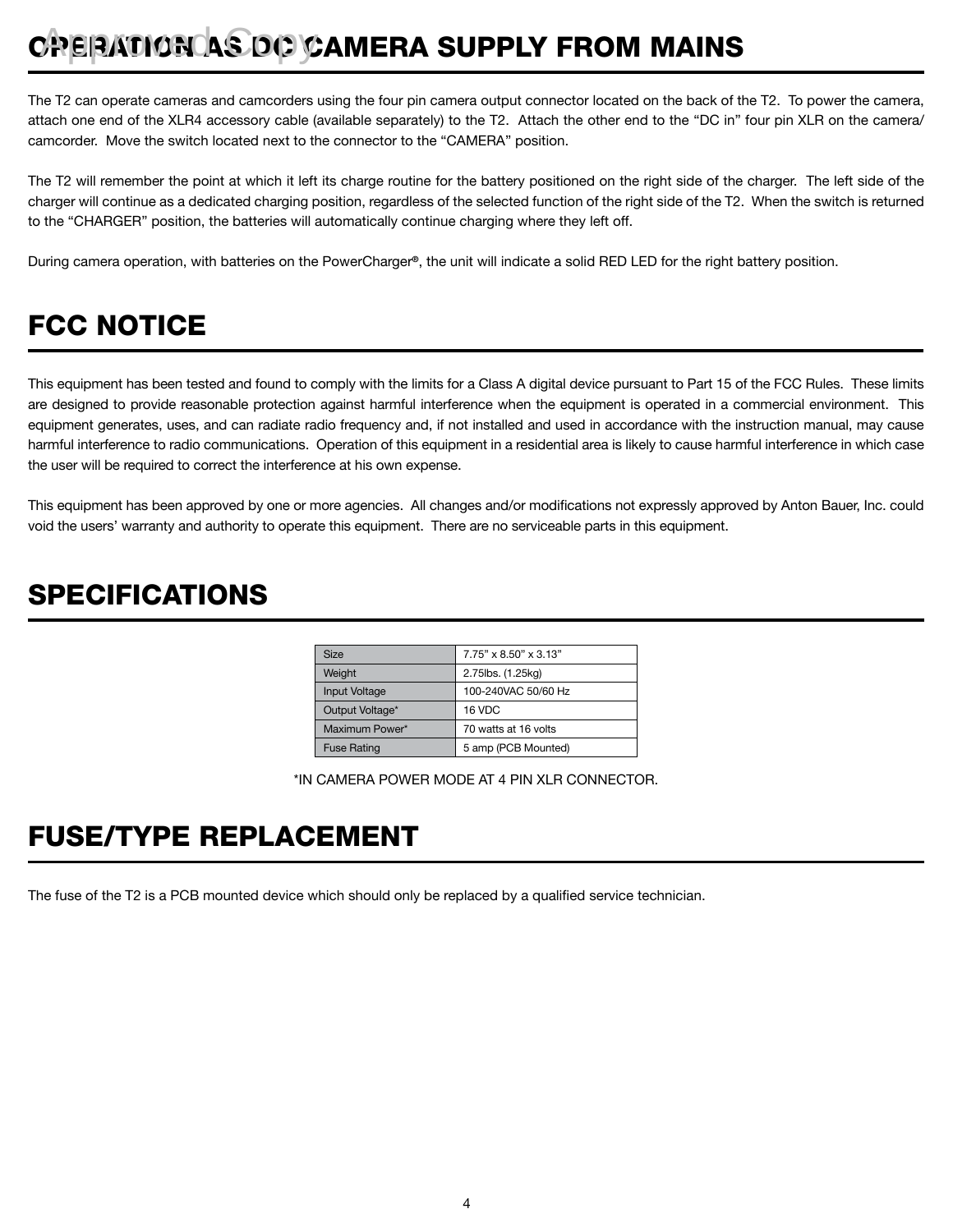# LAND DE O WARRANTY

This one (1) year limited warranty for the product specified in this document ("Product") is given by Anton/Bauer, Inc. ("Anton/Bauer"), 14 Progress Drive, Shelton, Connecticut 06484. If you (the purchaser of the Product from Anton/Bauer, or the person for whom the Product was purchased, if it was a gift) have any questions regarding Product applications, Product specification, or to obtain warranty service on this or any Anton/Bauer product, contact the company at the address above.

THIS PRODUCT MUST BE REGISTERED WITH ANTON/BAUER WITHIN 30 DAYS OF PURCHASE TO ASSURE WARRANTY COVER-AGE. TO REGISTER YOU MAY EITHER:

- (1) MAIL WARRANTY REGISTRATION CARD or
- (2) REGISTER ON LINE AT www.antonbauer.com

The liability of Anton/Bauer hereunder is expressly limited to a claim for repair or replacement of the Product or as otherwise stated herein at Anton/Bauer's sole discretion. Notice of any claim under this warranty shall be delivered to Anton/Bauer during the period of the warranty and the Product shall be returned with its packaging promptly, at your expense, to an Anton/Bauer Customer Support Center or to the address above. Upon receipt of the Product and a record of your compliance with the conditions of this warranty, Anton/Bauer will repair or replace the Product and return it to you, or issue a credit, as applicable. You are responsible for all shipping and handling charges to and from authorized facility.

THIS WARRANTY DOES NOT APPLY TO AND IS VOID IN THE CASE OF DEFECTS OR DAMAGE RESULTING FROM ACCIDENTS, DISAS-TER, NEGLECT, MISUSE, IMPROPER INSTALLATION, IMPROPER OR UNAUTHORIZED SERVICE OR MAINTENANCE, UNAUTHORIZED REPLACEMENT PARTS OR ATTACHMENTS; OR DYSFUNCTION OR MALFUNCTION OF, OR CAUSED BY, ANY OTHER PRODUCT OR DEVICE. Misuse includes any use of the Product in other than its intended application, including the use of this Product with any charging device or accessory not manufactured by and/or specified by Anton/Bauer. This warranty does not cover, and Anton/ Bauer assumes no responsibility for, any equipment or devices used in conjunction with the Product.

ANTON/BAUER DISCLAIMS ANY LIABILITY FOR INCIDENTAL OR CONSEQUENTIAL DAMAGES FOR BREACH OF ANY WRITTEN OR IMPLIED WARRANTY OF THE PRODUCT. UNDER NO CIRCUM-STANCES WILL ANTON/BAUER BE RESPONSIBLE FOR ANY SPE-CIAL, INCIDENTAL OR CONSEQUENTIAL DAMAGES.

This Warranty is to be construed and enforced in accordance with the law of the State of Connecticut, including the provisions of the Uniform Commercial Code as adopted and from time to time amended in the State of Connecticut, and not the Convention for the International Sale of Goods. This choice of Connecticut law is exclusive of any Connecticut law that would require reliance on any law foreign to

Connecticut. Should any action of law or in equity be brought by any person under this Warranty, such action shall be brought only in the United States District Court for the District of Connecticut, or in any Superior Court in Fairfield County, Connecticut, USA. Some states do not allow limitations on how long a warranty lasts, so the time period limitation herein may not apply to you. Some states do not allow the exclusion or limitation of incidental or consequential damages, so the above limitation or exclusion may not apply to you. This warranty gives you specific legal rights and you may have other legal rights which may vary from state to state.

Use of unauthorized equipment in conjunction with Anton/Bauer products constitutes misuse under our warranties and may limit or void those warranties. Anton/Bauer does not authorize, condone, recommend, or otherwise assume any liability or responsibility resulting from the use of any battery, charger, or accessory made by Anton/Bauer with any battery, charger or accessory not manufactured, produced or sold by Anton/Bauer. Anton/Bauer only authorizes the use of original Anton/Bauer products with this Product. Use only original Anton/ Bauer equipment with this Product.